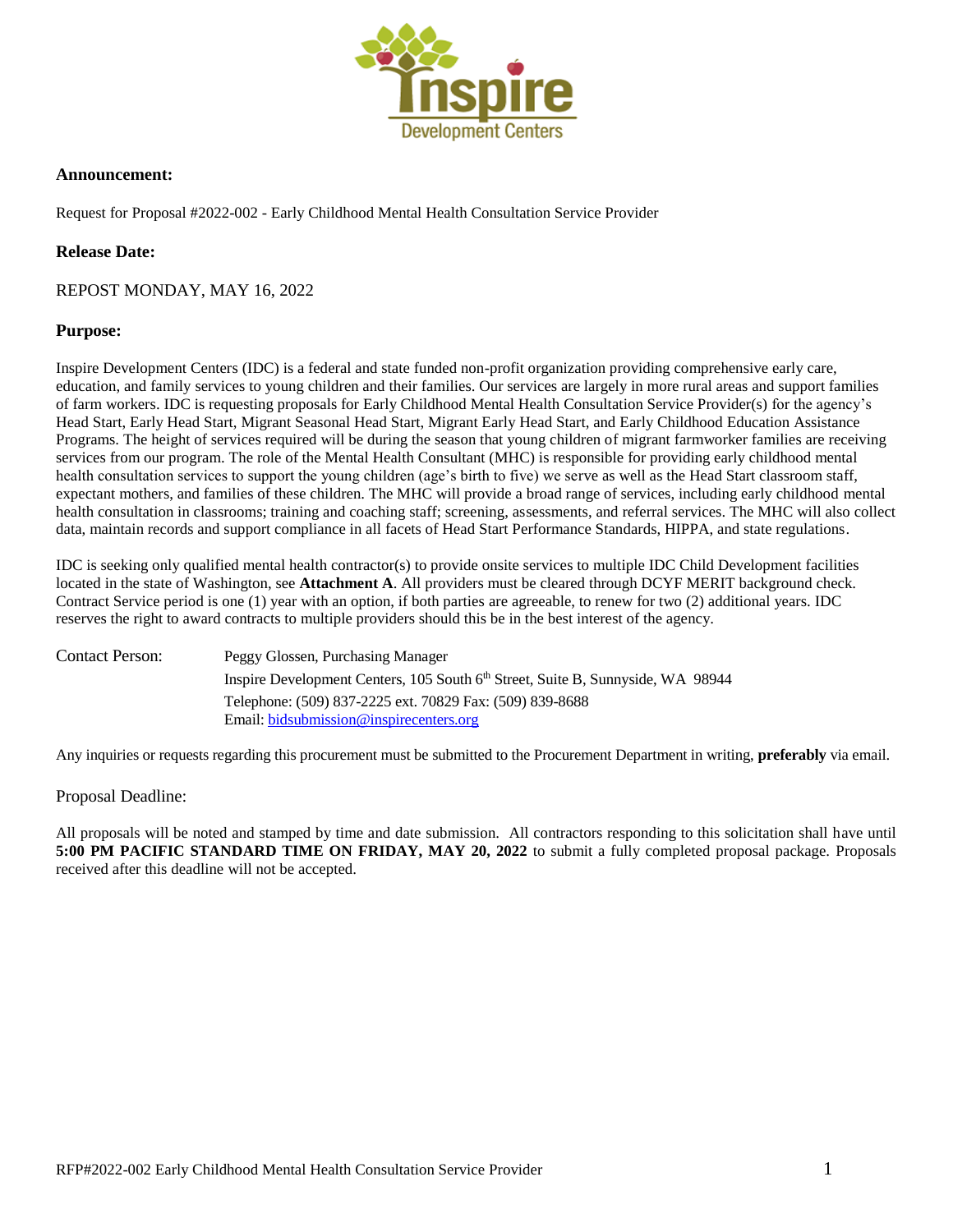

## **Contractor Response Form (Part 1 of 2)**

Remit completed Contractor Response Forms (Part 1and 2) by: Mail/Delivery: 105 South 6<sup>th</sup> Street, Suite B, Sunnyside, WA 98944, Attention Purchasing Department, Fax: (509) 839-8688, or Email[: bidsubmission@inspirecenters.org](mailto:bidsubmission@inspirecenters.org)

Deadline for Submission: **5PM PST, Thursday, May 20, 2021.**

## **Contact Information:**

| 1. Please identify $[\checkmark]$ the services you are qualified to provide:                                              |  |  |  |  |
|---------------------------------------------------------------------------------------------------------------------------|--|--|--|--|
| [ ] Mental Health Consultation Service Provider                                                                           |  |  |  |  |
| 2. Credentials can be provided upon request?<br>N <sub>o</sub><br>Yes                                                     |  |  |  |  |
| 3. I have read and understand the services provided in Appendix I?<br>Yes<br>N <sub>0</sub>                               |  |  |  |  |
|                                                                                                                           |  |  |  |  |
|                                                                                                                           |  |  |  |  |
| 4. Please identify $[\checkmark]$ which locations you are proposing to service, see Attachment A, Service Area addresses: |  |  |  |  |
| <b>Occupational Therapy Services</b>                                                                                      |  |  |  |  |
| Yakima County: [ ] Parker Heights [ ] Toppenish [ ] Harrah [ ] Granger [ ] Sunnyside I                                    |  |  |  |  |
| [ ] Sunnyside II [ ] Grandview [ ] Mabton Walla Walla County: [ ] College Place                                           |  |  |  |  |
| Grant County: [ ] Mattawa [ ] Moses Lake [ ] Quincy [ ] Royal City [ ] Warden                                             |  |  |  |  |
| <b>Franklin County:</b> [ ] Pasco I [ ] Pasco II [ ] Basin City <b>Columbia County:</b> [ ] Connell                       |  |  |  |  |
| Benton County: [ ] Prosser [ ] Kennewick [ ] Whitstran Adams County: [ ] Othello                                          |  |  |  |  |

5. Identify Proposed Rate:

- a. Direct Services, hourly rate: \$\_\_\_\_\_\_, Training/Preparation Time, hourly rate: \$\_\_\_\_, Travel hourly rate \$\_\_\_\_\_ (mileage is not reimbursable under this contract).
- b. Head Start Grantees, such as Inspire, are required to generate in-kind (donated goods/services) which benefit the program and which are contributed by non-federal sources without charge to the program. In-Kind services are not limited to, but may include; donated indirect or direct services such as; client file management, consultation time and travel. In relation to Contract Services, this may be the difference between a Contractor's normal rate and the reduced rate offered to Inspire based on the services the organization provides to its clients. Have you discounted your rate for Inspire Development Centers? If so, please indicate the discount value: Discount value for Direct Services Rate: \$ Discount value for Travel Rate: \$ In-Kind Mileage Rate: \$ per mile.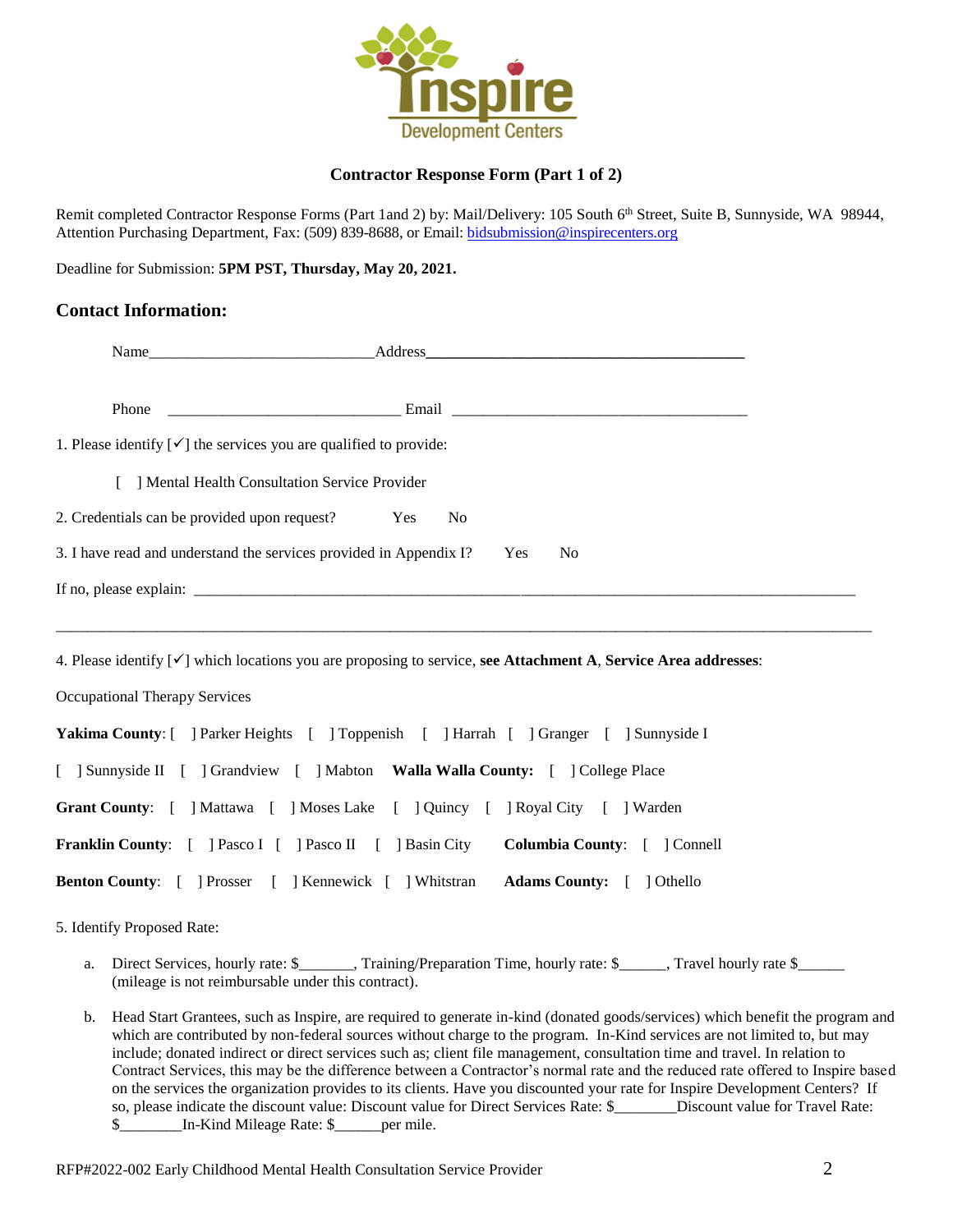

# **Contractor Response Form (Part 2 of 2)**

6. Please provide brief description of previous experience (preferably with Early Childhood Education Programs):

7. Can the services be provided in both English and Spanish?

 $\Box$  Yes  $\Box$  No (not required)

8. Please provide Client or Professional References (minimum of two references):

| Reference 1: |  |
|--------------|--|
|              |  |
|              |  |
|              |  |
|              |  |
| Reference 2: |  |
|              |  |
|              |  |
|              |  |
|              |  |

PRINTED NAME DATE

\_\_\_\_\_\_\_\_\_\_\_\_\_\_\_\_\_\_\_\_\_\_\_\_\_\_\_\_\_\_\_\_\_\_\_\_ \_\_\_\_\_\_\_\_\_\_\_\_\_\_\_\_\_\_\_\_\_\_\_\_\_\_\_\_\_\_\_\_\_\_\_\_ \_\_\_\_\_\_\_\_\_\_\_\_\_\_\_

*By signing you acknowledge that you have the authority to enter into a contractual obligation and are not suspended or in any way excluded from Federal procurement actions by any Federal agency and fully understand that, if information contrary to this certification subsequently becomes available, such evidence may be grounds for non-award or nullification of a bid award.*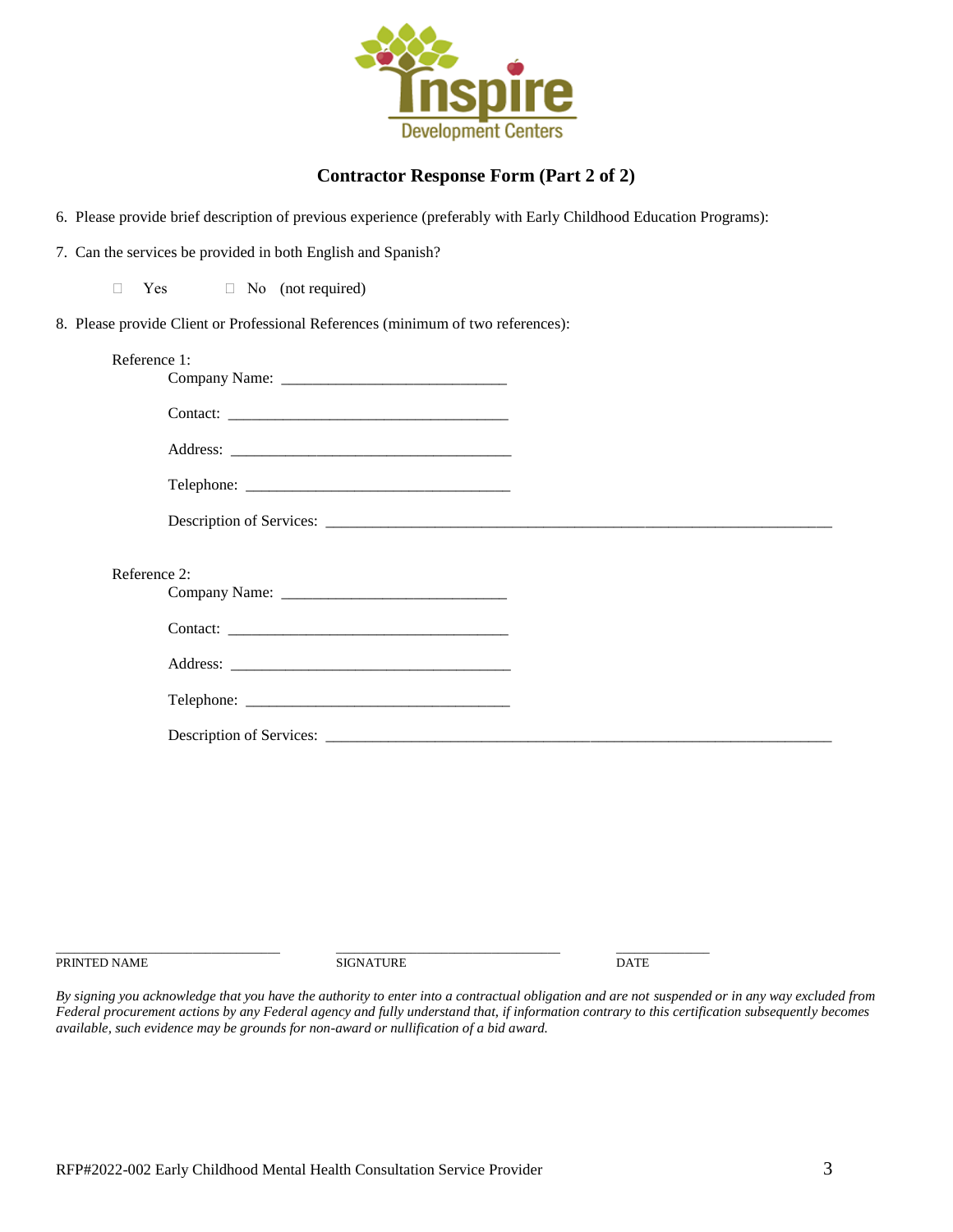

## **Section II**

## Scope of Services for Mental Health Services - Site & Individual Level

Mental Health Services at the Site Level include classroom observations and referrals, staff trainings and orientations, and client staffing. All services are subject to verification of completion and quality. In addition, spot checks to be conducted at random to ensure services provided and quality of training (once per year or as needed). \*Services may be remote (virtual) or on-site

- A. Orientations-Services to be provided by Certified or Licensed Staff.
	- 1. Site Orientation A thirty (30) minute orientation on "Mental Wellness", resources in the community and the role of the Consultant will be done with parents at each site.
	- 2. Mental Health Orientation should be completed within 60 days of start of the program.
	- 3. Mental Health Orientation may be combined programs. (Example: REHS and ECEAP, MSHS and MEHS or RHS).
	- 4. Services may be a combination of remote (virtual) and on-site.
- B. Classroom Observations Classroom environment observations will be done in thirty (30) minute increments per class unless approval has been received (in writing) by Lead Mental Health and Disabilities Specialist to lengthen observation time. A meeting will occur with classroom staff where feedback will be shared and the observation will be discussed. The first classroom observation will be conducted to help build relationships with agency staff, identify strengths and areas for improvement in classroom environment, evaluate teacher-child interaction, and identify children who may require future services (prevention/intervention). The need for a second observation to reassess the classroom, teachers, and children will be determined by IDC.
	- 1. Classroom Observations to be completed within 60 days of the opening of classroom per program.
- C. Individual Child Observation Observations of individual children may be requested that will result in a classroom or home plan to support the child, a possible referral for further individual evaluation, or referral to other services. The observation of the children by the consultant will actively involve the impression, knowledge and observation of the child by the child's parent/guardian and classroom teaching staff. Mental Health Consultant to model appropriate intervention strategies in classroom. Permission from the child's parents/legal guardian is required for the contractor to specifically observe a child. IDC staff is responsible for obtaining written permission from the parents. The Mental Health Consultant will have five (5) working days to respond to the center after receiving a referral.
	- 1. Mental Health Consultants to complete "Functional Behavior Assessment" to identify specific target behavior, the purpose of the behavior, and what factors maintain the behavior that is interfering with the student's educational progress. (FBA training at the cost of provider).
	- 2. Mental Health Consultants will develop a written behavior modification plan.
- D. Feedback Staffing Special help for children with suspected atypical behavior will occur in the form of a staffing after the individual child observation. These staffing's will pertain to the implementation of special skills necessary for providing supportive services to children (i.e. behavior modification plans, Individual Positive Guidance Plan (IPGP), classroom management skills, self-regulation activities, etc.) Mental Health Consultants to support the development and ongoing assessment of a "Physical Restraint Technique Plan" as needed. If behavior concerns warrant further supports the contractor can initiate referrals at this time to mental health agencies with parent permission. These staffing's are intended to help identify and serve children with significant social-emotional challenges, clinical diagnoses, and children who may qualify with the school district as seriously emotionally disabled.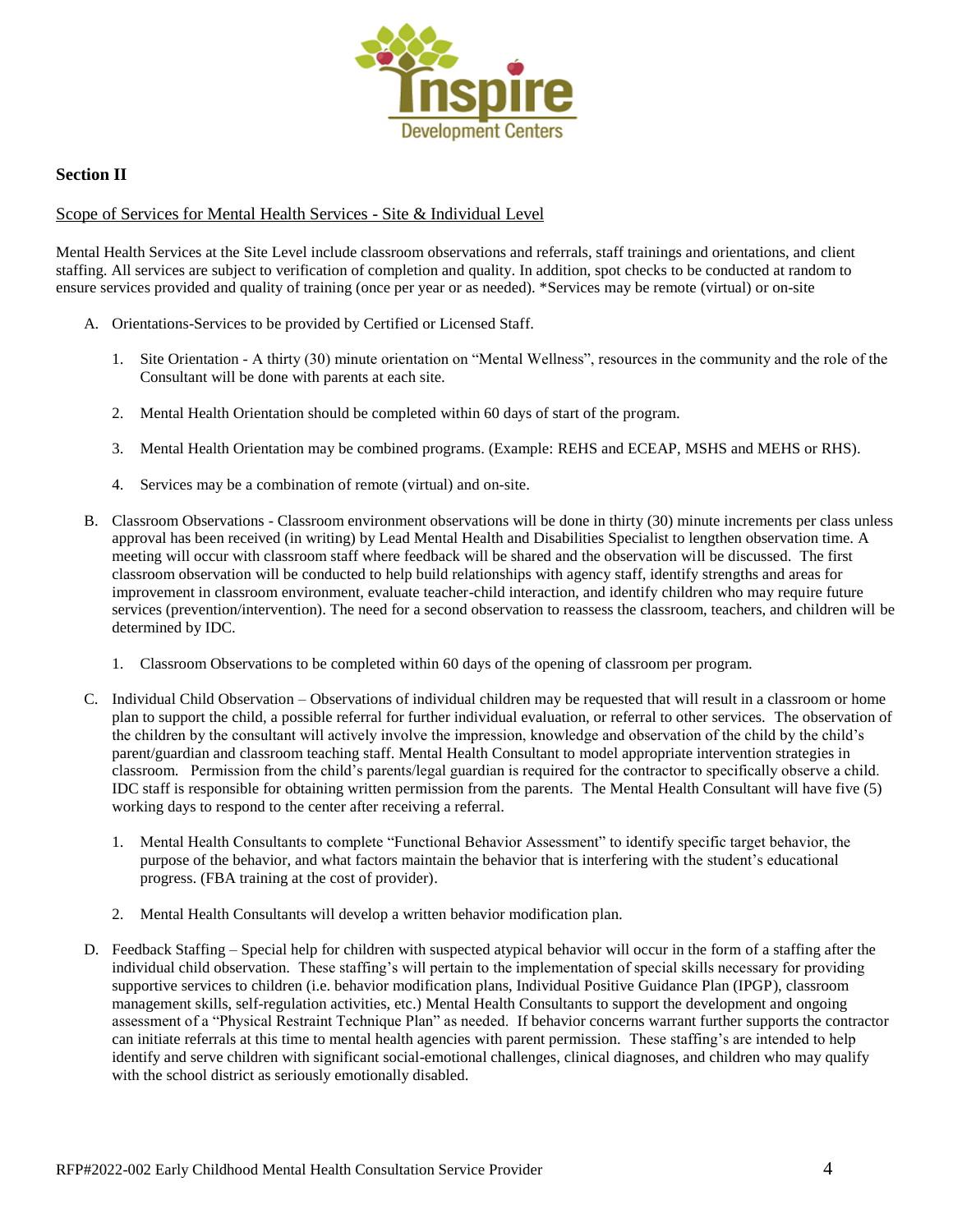

- E. Parent Consultations Services to be provided by Licensed Staff.
	- 1. Parent Consultations to provide individual opportunities for parents to discuss mental health issues related to their child and family and provide access to community resources that address concerns identified by the family. In addition, Parent Consultations should enable parents to work with their family to access community resources that address the concerns identified by the family.
	- 2. Three Parent Consultations are allowed per family (beyond the third consultation an Emergency Mental Health Consultations must be approved by Lead Mental Health and Disabilities Specialist.)
	- 3. The Mental Health Consultant will have five (5) working days to respond to the center after receiving a referral.
	- 4. Mental Health Consultants to bill only direct services as "No Shows" are considered non- billable time.
- F. Training
	- 1. Parent Training will occur on an identified training topic specified by IDC in conjunction with the contractor related to Social Emotional Development, Early Childhood Mental Health, and other topics pertinent to our families. To be completed prior to end of program term.
	- 2. Staff Training will occur on an identified topic specified by IDC in conjunction with the contractor related to Social Emotional Development, Early Childhood Mental Health, Supporting children with challenging behaviors, and other topics pertinent to our staff. To be completed prior to end of program term.
	- 3. Mental Health Consultants to attend required training provided by IDC as deemed necessary. Mental Health Consultants to document services rendered at a reduced hourly rate.
- G. Mental Health Consultant Meeting Will be held with IDC staff and Mental Health Consultant to discuss the mental health program needs, follow ups and consistency of services. IDC staff will complete an evaluation survey to identify needs and strengths.
- H. Report and Case Files Original Consultation Notes should be stored in a locked file and scanned copied uploaded to shared folder.
	- 1. Center staff will provide screening services for all children utilizing the Ages and Stages Questionnaire: Social Emotional. For children who require additional evaluation, assessment, and treatment; medical coupons, private insurance, and/or sliding fee scale will be used on a case-by-case basis. An addendum to the contract can be done for those families who cannot afford the sliding fee scale. IDC Staff will make this decision.
- I. Documentation/Services Rendered- Mental Health Consultants will be required to document all services provided on "Service's Rendered Documentation". Scheduling of services should be completed via IDC provided app. Tracking of services provided and completed will be required.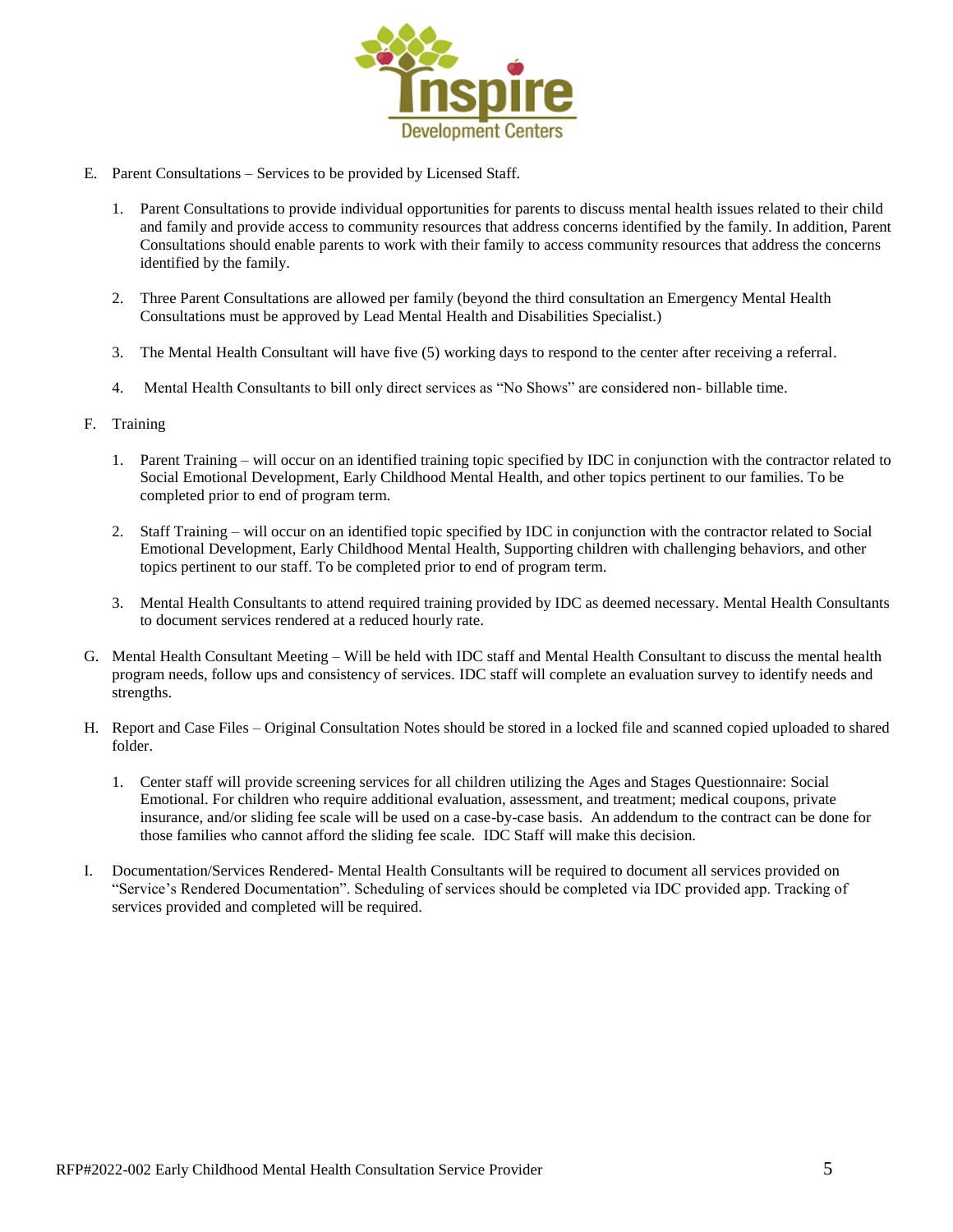

## **Section III**

## Provider Qualification and Certification Requirements

Inspire Development Centers reserves the right to request any documentation listed above for proof of certification prior to award of contract.

- A. Must be able to legally practice in the state of Washington as a mental health professional.
- B. Must have earned a minimum of a Master's Degree or Doctorate's from a regionally accredited institution and hold a current license or be supervised by a licensed provider, limited services can be done; along with satisfying the mandated requirements for their field.
- C. The following professions are accepted:
	- 1. Mental Health Counselor must have either a master's or doctoral degree in mental health counseling or a behavioral science master's or doctoral degree in a field relating to mental health counseling.
	- 2. Social Worker must have either a master's or doctorate social work educational program accredited by the council on social work education.
	- 3. Marriage and Family Therapist must have either a master's or doctoral degree in marriage and family therapy, or behavioral science master's or doctoral degree from an approved school.
	- 4. Licensed Social Worker Associate must have a master's or doctorate social work educational program accredited by the council on social work education.
	- 5. Psychologist must have completed a doctoral degree from a regionally accredited institution.
- D. Licenses Required:
	- 1. PhD candidates: Must be licensed for independent clinical practice in the State of Washington.
	- 2. Master's candidates: Any one of the following licenses are acceptable: Licensed Independent Clinical Social Worker (LCSW), Licensed Mental Health Counselor (LMHC), or Licensed Advanced Social Worker (LASW).
- E. Compliance with 1302.90(b) Background checks and selection procedures:
	- 1. Before a person is hired, directly or through contract, including transportation staff and contractors, a program must conduct an interview, verify references, conduct a sex offender registry check and obtain one of the following:
		- (i) State or tribal criminal history records, including fingerprint checks; or,
		- (ii) Federal Bureau of Investigation criminal history records, including fingerprint checks.
	- 2. A program has 90 days after an employee is hired to complete the background check process by obtaining:
		- (i) Whichever check listed in paragraph (b) (1) of this section was not obtained prior to the date of hire; and,
		- (ii) Child abuse and neglect state registry check, if available.
	- 3. A program must review the information found in each employment application and complete background check to assess the relevancy of any issue uncovered by the complete background check including any arrest, pending criminal charge, or conviction and must use Child Care and Development Fund (CCDF) disqualification factors described in 42 U.S.C. 9858f(c)(1)(D) and 42 U.S.C. 9858f(h)(1) or tribal disqualifications factors to determine whether the prospective employee can be hired or the current employee must be terminated.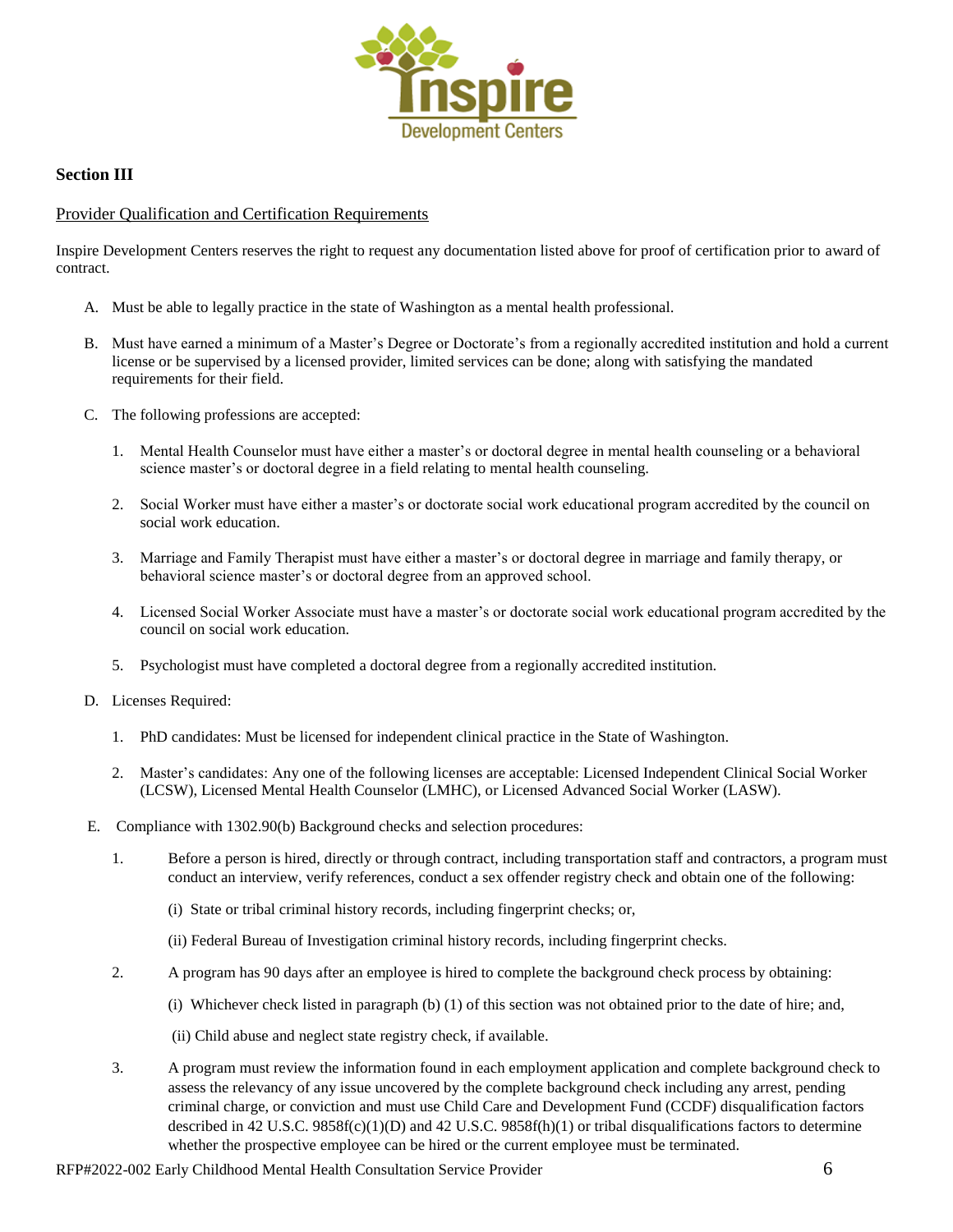

- 4. A program must ensure a newly hired employee, consultant, or contractor does not have unsupervised access to children until the complete background check process described in paragraphs (b)(1) through (3) of this section is complete.
- 5. A program must conduct the complete background check for each employee, consultant, or contractor at least once every five years which must include each of the four checks listed in paragraphs (b)(1) and (2) of this section, and review and make employment decisions based on the information as described in paragraph (b)(3) of this section, unless the program can demonstrate to the responsible HHS official that it has a more stringent system in place that will ensure child safety.
- 6. All Background checks may be obtained through the MERIT System, see instructions on completing the application.
- 7. Applications MUST be completed and submitted to allow ample time for clearance to be received prior to providing contracted service period.
- F. Compliance with 1302.93 COVID-19 Vaccination:
	- 1. All staff, and those contractors whose activities involve contact with or providing direct services to children and families, must be fully vaccinated for COVID-19, other than those employees:
		- (i) For whom a vaccine is medically contraindicated;
		- (ii) For whom medical necessity requires a delay in vaccination; or

(iii) Who are legally entitled to an accommodation with regard to the COVID-19 vaccination requirements based on an applicable Federal law.

2. Those granted an accommodation outlined in paragraph (1) of this section must undergo SARS- COV-2 testing for current infection at least weekly with those who have negative test results remain in the classroom or working directly with children. Those with positive test results must immediately excluded from the facility, so they are away from children and staff until they are determined to no longer be infectious.

## **Section IV**

## Contractor Response Instructions & Proposal Requirements

- A. Proposals **must** include a detailed response to each of the following items:
	- 1. Statement of Qualifications:
		- b. Company Experience and Staff Experience
		- c. Experience working with Early Childhood Education Programs
		- d. Include copies of licenses and certification of staff providing services
- B. Statement of Work Provide a detailed statement of work, which:
	- 1. Encompasses the scope of proposed services
	- 2. Specify if proposed contract services are available in both English and Spanish.
	- 3. Define proposed service location, reference Attachment A.
- C. Cost Schedule identify hourly rate and/or fee for:

## RFP#2022-002 Early Childhood Mental Health Consultation Service Provider 7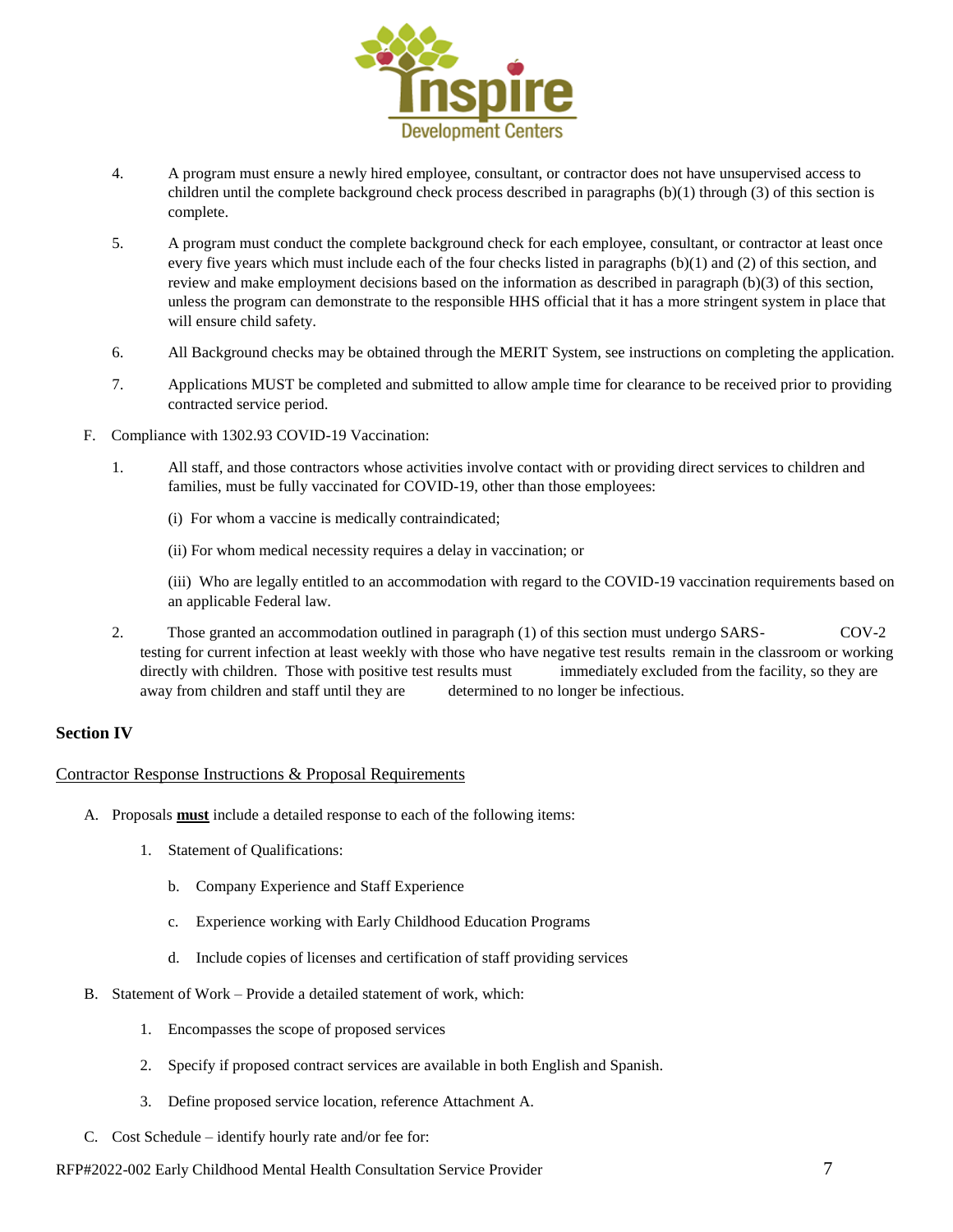

- 1. Direct Services for Orientations, Classroom and Individual Observations
- 2. Training/Preparation
- 3. Travel Time (MILEAGE WILL NOT BE REIMBURSED, ONLY TRAVEL TIME; TO AND FROM CONTRACTOR'S WORK SITE TO IDC LOCATION AND FROM ONE IDC LOCATION TO ANOTHER, IF MULTPLE SERVICE LOCATIONS ARE TO BE VISITED ON THE SAME DAY.
- 4. In-Kind (Non-Federal Match) please describe, in detail, In-Kind Services (portion of required services provided without cost to our agency or services offered at a reduced rate) your company will be providing as part of your proposed services, in-kind is a requirement of these federal grants.
- 5. Client References for Similar Projects (minimum of three references), information must include:
	- a. Company/Client Name, Address and Phone Number
	- b. Description of Services Provided
- 6. Mailing Instructions
	- 1. All proposals must be placed in a sealed envelope marked **"Proposal #2022-002"** on the front of the envelope and submitted to: Inspire Development Centers, Purchasing Department, 105 South 6<sup>th</sup> Street, Suite B, Sunnyside, WA 98944.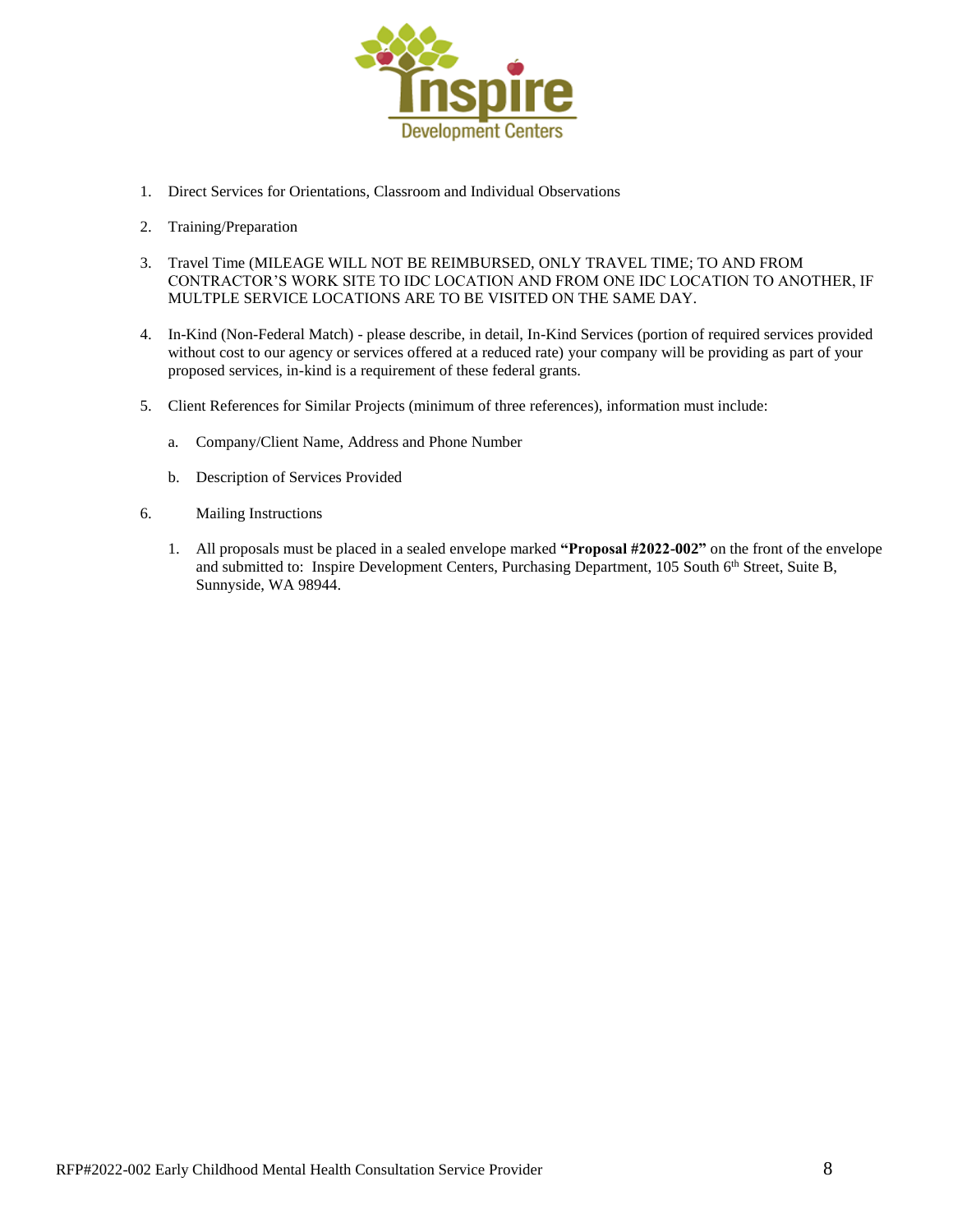

## **Letter of Transmittal** - **Please compete and attach this page as the cover sheet to the proposal.**

| <b>Contractor or Contracting Agency:</b> |  |
|------------------------------------------|--|
| Address:                                 |  |
|                                          |  |
| Phone:                                   |  |
| Fax:                                     |  |

Primary contact - this person must be authorized by the proposing contractor or contracting agency to: contractually obligate the agency; negotiate on behalf of the agency, and to provide clarification to the proposal response.

| Contact:       |  |
|----------------|--|
| Title:         |  |
| Email Address: |  |

Certification regarding Debarment, Suspension, Ineligibility and Voluntary Exclusion- By responding to this RFP, you are hereby certifying neither the contractor or the contracting agency have been suspended or in any way excluded from Federal procurement actions by any Federal agency and fully understand that, if information contrary to this certification subsequently becomes available, such evidence may be grounds for non-award or nullification of a bid award.

| Authorized Signature: |  |
|-----------------------|--|
|-----------------------|--|

Date: \_\_\_\_\_\_\_\_\_\_\_\_\_\_\_\_\_\_\_\_\_\_\_\_\_\_\_\_\_\_\_\_\_

This certification is required by the regulations implementing Executive Order 12549, Debarment and Suspension, Participant's Responsibilities.

If applicable, provide certification of minority-owned or women-owned business: reference Proposal Information and Instructions, Page 9 - Preference.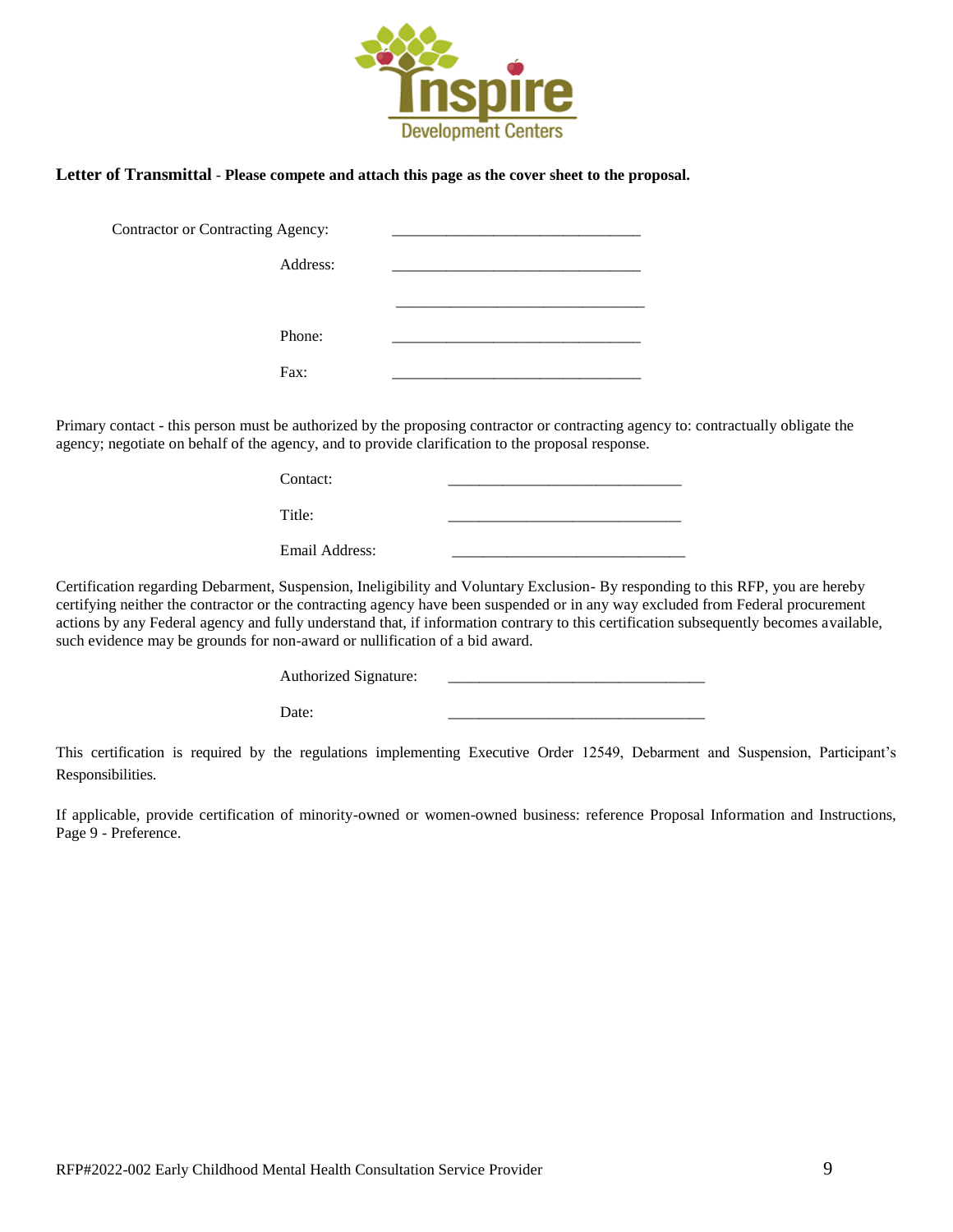

## **Section V**

## General Information/Requirements

This procurement will be conducted in accordance with the Inspire Development Center's Procurement Policies and Procedures, OMB Circulars and applicable grant regulations. The proposals will be kept confidential. IDC is a private non-profit organization which adheres to its internal control policies and procedures. It is not the practice of IDC to disclose bids/proposals submitted in response to requests which may or may not infringe upon confidential business practices of individual businesses.

#### Proposal Documents

All proposal documents; including, proposal schedules, addenda, appendices, questions and owner responses may be accessed online a[t https://inspirecenters.org/procurement/](https://inspirecenters.org/procurement/)

#### Proposal Solicitation Schedule

Posting of Proposal Announcement Monday, April 25, 2022 Pre-Bid Telephone Conference Monday, May 9, 2022 10:00 AM PST Deadline to Submit Questions Monday, May 16, 2022 5:00 PM PST Submission of Proposals Friday, May 20, 2022 5:00 PM PST Notice of Award **On or before May 31, 2022** 

#### Pre-Bid Conference

A pre-bid conference has been scheduled to allow an opportunity for potential contractors to ask questions related to this solicitation. **The Pre-Bid Conference is scheduled for May 9, 2022 at 10 AM PST.** To join the conference please call 1-509-839-8656 at the start time indicated above. No access code is required; you will automatically be placed into the conference call.

## Contract Period

The contract resulting from this request for proposals shall be for one (1) year with an option for up to two (2) additional years, provided programs are funded. IDC reserves the right to cancel the contract at anytime upon providing a thirty (30) day written notice.

## Proposal Schedule Form (Schedule of Costs)

Contractors may submit a proposal to provide services to one or more facilities, See Attachment A. The RFP document provides information specific to each service location and each type of service requested, and must be used as the basis for contractor's proposals. Reference Attachment A, Contract Hours and Location Schedule.

#### Required Certifications

IDC is soliciting proposals from contractors, which are in the business of providing the services listed in this RFP. **Contractors must provide documentation that clearly demonstrates experience, knowledge and qualifications for proposed service(s).** See attached Appendices 1-6 for Scope of Contract Services, Education/Certification Requirements.

#### In-Kind Services (Non-Federal Match)

Head Start grantees, such as IDC, are required to generate, in-kind (donated goods/services), which benefit the program and which are contributed by non-federal sources without charge to the program. In-Kind (donated) services are not limited to, but may include; donated indirect or direct services such as; client file management and consultation time and travel time. Contractor's proposed In-Kind will be evaluated as part of the contractor's proposed pricing.

#### References

IDC is requiring a minimum of three (3) references (most recent) for contracts completed which are similar in scope, complexity and dollar value. Reference information to be provided: Company Name, Address and Phone Number, Contact Person and Title. References are to be submitted as part of the Contractor's Proposal.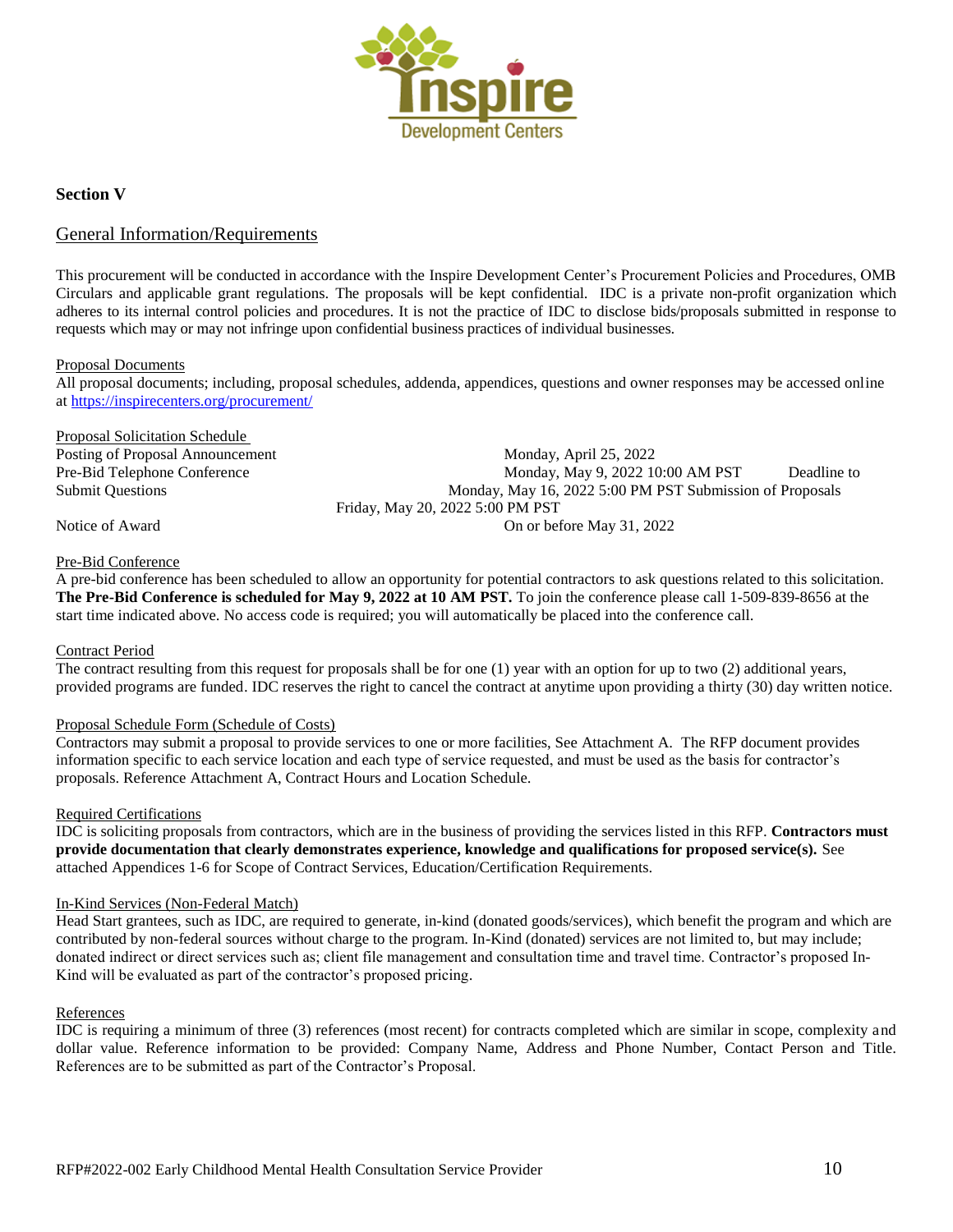

#### Proposal Submission

Prospective contractors shall provide one (1) original proposal and supporting documentation. All proposals must be submitted on the prescribed forms.

All proposals must be placed in a sealed envelope marked **"RFP#2022-002"** on the front of the envelope and submitted to: Inspire Development Centers, Purchasing Department, 105 South 6<sup>th</sup> Street, Suite B, Sunnyside, WA 98944.

### Proposal Deadline

All proposals will be noted and stamped by time and date submission. All contractors wishing to proposal on this project shall have until **5:00 PM PACIFIC STANDARD TIME ON FRIDAY, MAY 20, 2022** to submit a fully completed proposal package. **Proposals received after this deadline will not be accepted**.

#### Proposal Award

Proposals will be evaluated and selected based on experience, qualifications, cost, proposed In-kind, references.

Preference (not priority) is given to the following types of contractors, providing this involves no sacrifice in quality, service, or price; Contractors who are historically underutilized (small, minority, and/or women owned business); Contractors, to the extent practical and economically feasible, that provide products and services that conserve natural resources, protect the environment and are energy efficient; Contractors, to the extent practical and economically feasible, that provide products and services dimensioned in the metric system.

#### Laws and Regulations

The prospective contractor must be licensed in the State and Community for which they are proposing to provide services. The prospective contractor is assumed to be familiar with all Federal, State, County and City laws, codes, and regulations which in any manner affect those engaged or employed in the work, or the materials and equipment used in the proposed services or which in any way affect the conduct of work, and no pleas of misunderstanding will be considered on account of ignorance thereof.

#### Interpretation of Proposal Documents

Prospective contractor's contemplating submitting proposals who are in doubt as to the true meaning of any part of the proposal documents, or find discrepancies in or omissions from this proposal document shall submit to IDC a written request for an interpretation or correction thereof. Such requests shall be submitted and received not later than seven (7) days prior to the date specified as the deadline to submit. Any interpretation or correction of the proposal documents will be made in writing by addendum duly posted on the IDC website. IDC will not be responsible for any other explanation or interpretation of the proposal documents.

#### Rejection of Proposals

IDC reserves the right to reject any proposal which omits any one or more items for which proposals are required; any proposal which omits prices; or any proposal, that in the opinion of Inspire Development Centers, does not meet the special requirements specified in this Request for Proposals. IDC, at its sole discretion, reserves the right to reject any or all proposals at any time prior to the execution of a contract at no penalty.

#### Ownership of Proposals

All proposals and accompanying documentation become the property of IDC and will not be returned.